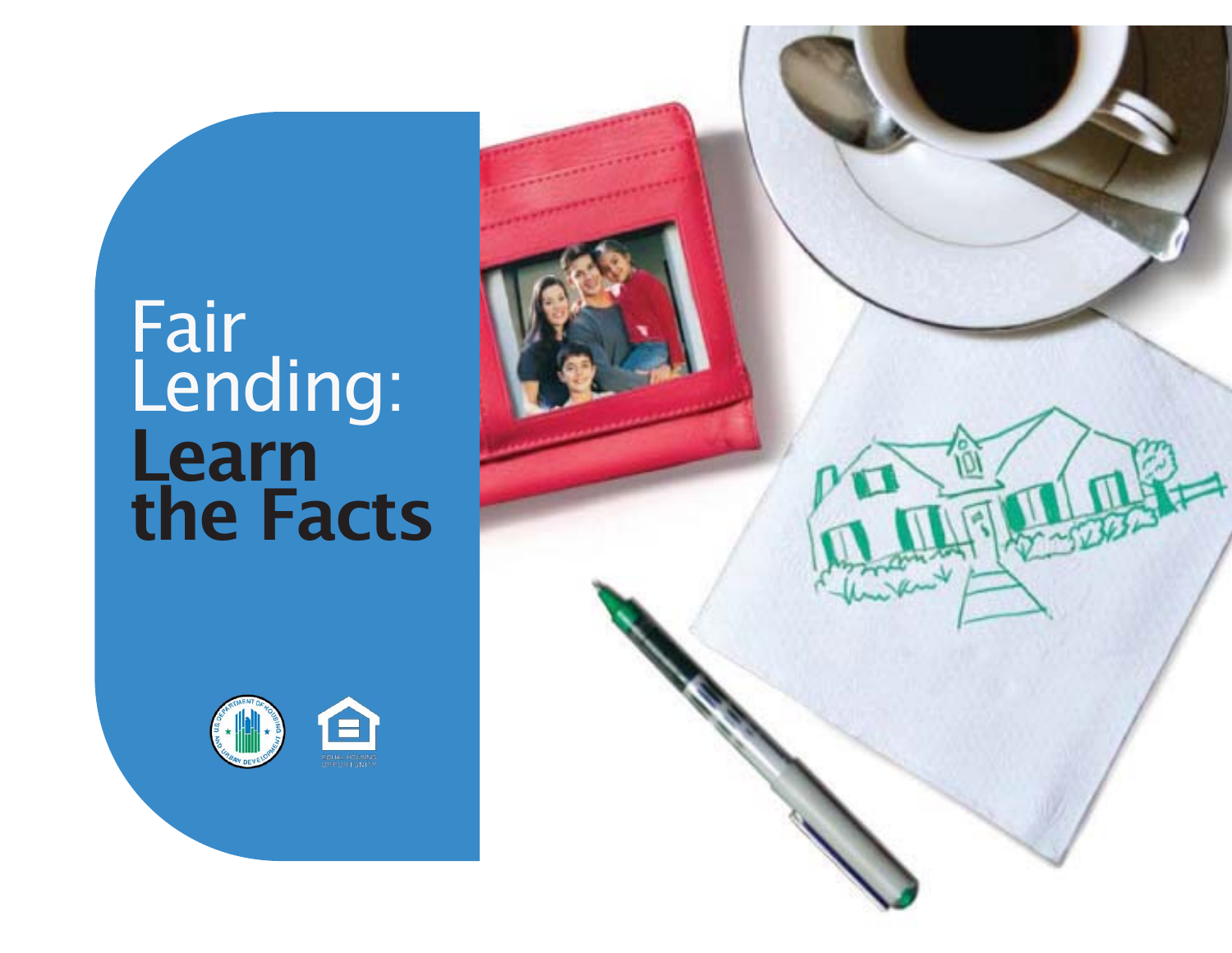"Now, I say to you today my friends, even though we face the difficulties of today and tomorrow, I still have a dream. It is a dream deeply rooted in the American dream. I have a dream that one day this nation will rise up and live out the true meaning of its creed: -<sup>ʻ</sup>We hold these truths to be self-evident, that all men are created equal.<sup>&#</sup>x27;"

Dr. Martin Luther King, Jr. March on Washington, DC August 28, 1963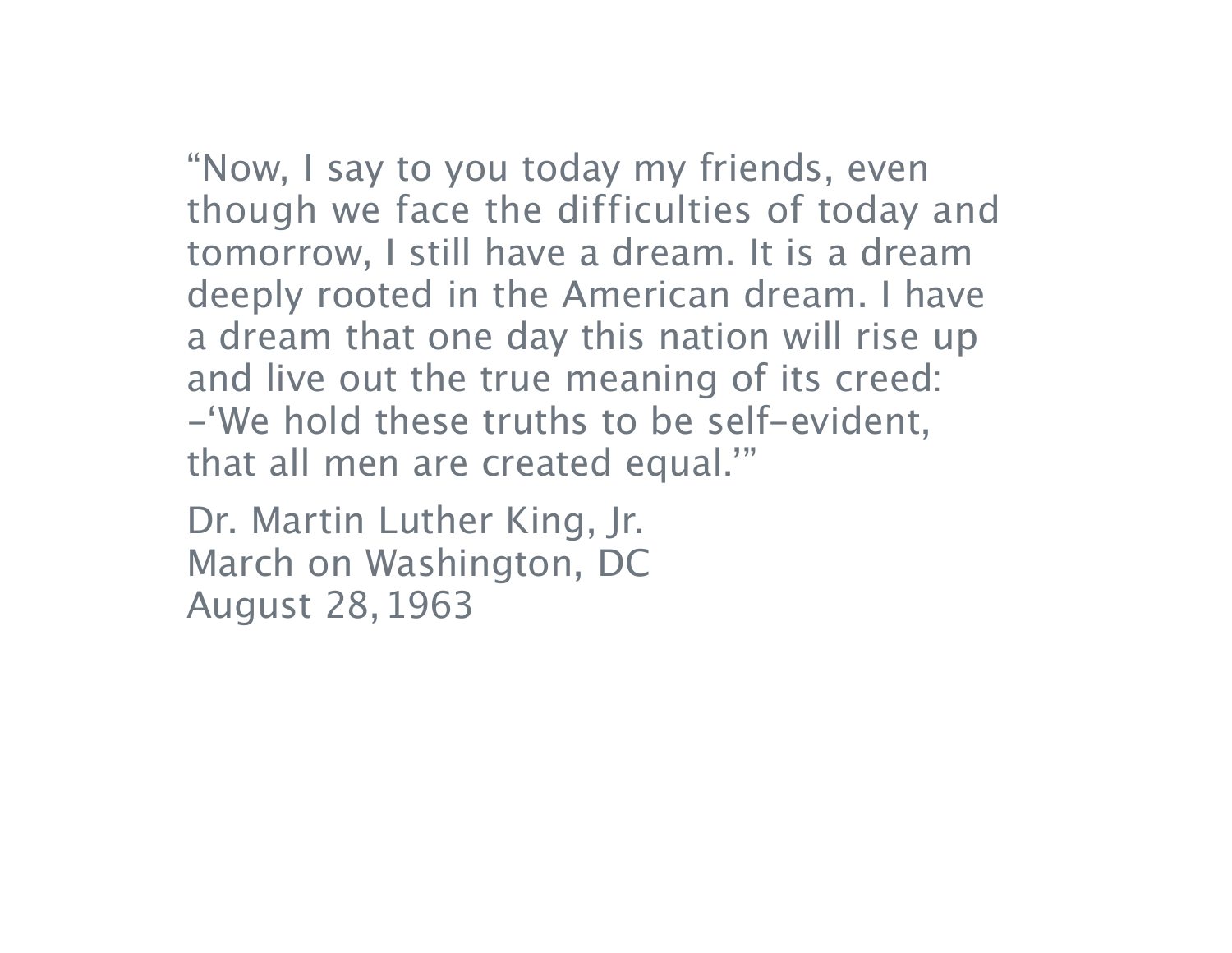## **HUD's Mission Statement**

HUD<sup>&#</sup>x27;s mission is to increase homeownership, support community development, and increase access to <sup>a</sup>ffordable housing free from discrimination.

## **Office of Fair Housing and Equal Opportunity (FHEO) Mission**

FHEO<sup>&#</sup>x27;s mission is to create equal housing opportunities for all persons living in America by enforcing and administering laws that prohibit discrimination in housing on the basis of race, color, religion, sex, national origin, disability, and familial status.

## **Fair Housing Act**

Title VIII of the Civil Rights Act of 1968 (Fair Housing Act), as amended, 42 U.S. Code 3601 et seq., prohibits discrimination in the sale, rental, and financing of residential dwellings, and in other residential real estate related transactions, based on race, color, national origin, religion, sex, familial status (defined as families with children under the age of 18 living with parents or legal custodians, pregnant women, or people in the process of securing the custody of children under the age of 18), and disability.